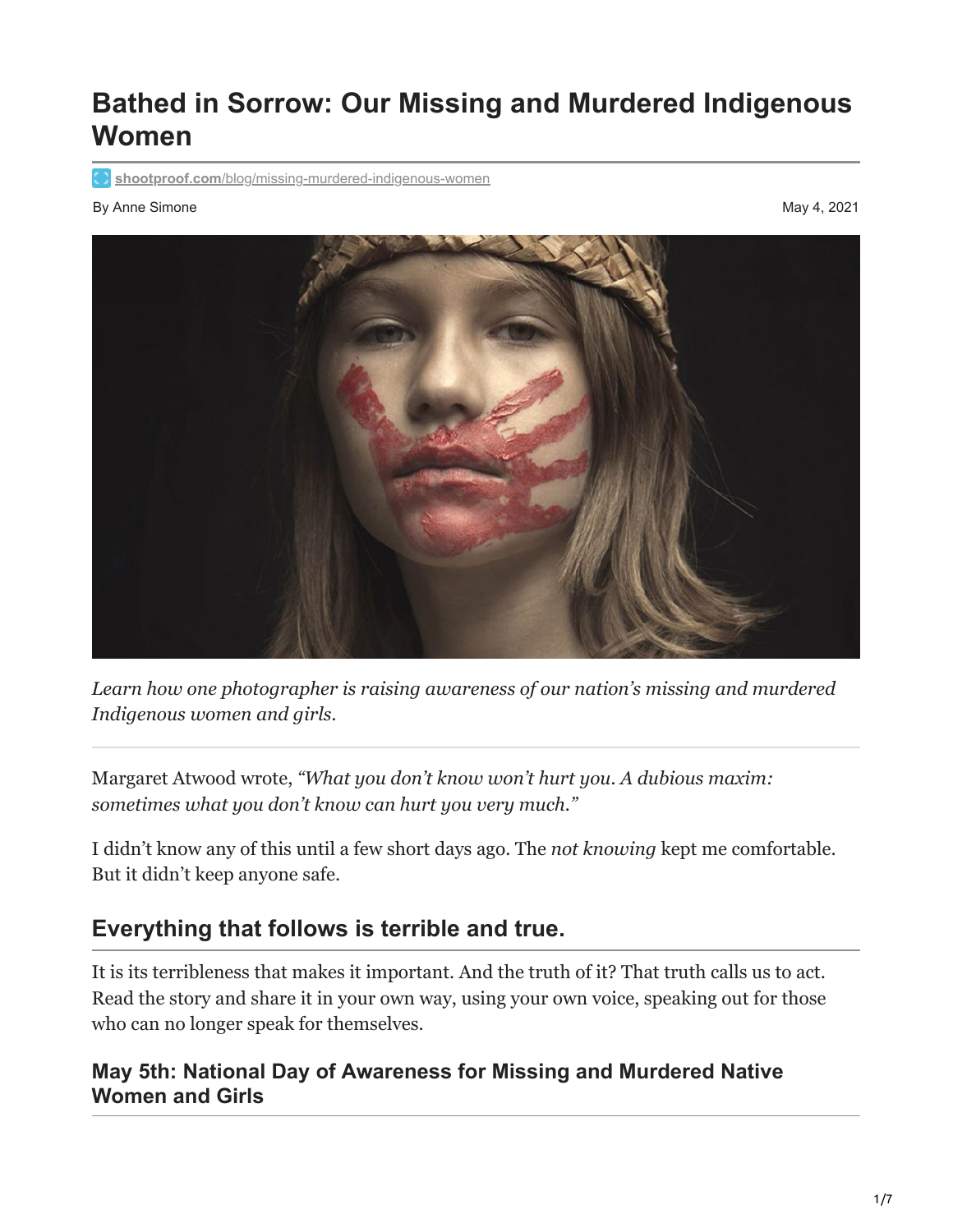On May 5th, 1992, a baby girl named Hanna Harris was born into the Northern Cheyenne tribe, an American Indian nation. Twenty-one years and two months later, Hanna was viciously murdered. Hanna was not the first Native woman to die cruelly and unjustly. And she was not the last.

But Hanna's death triggered fresh outrage among American Indian, Alaska Native, and First Person Nations.

**Friends, family, and far-away strangers adopted a symbol: a blood-red handprint painted across the mouth. The mark symbolizes the hundreds of women, girls, \*two-spirits, and relatives whose voices have been silenced by violence.**

As I scroll through articles and images, visuals of the red handprint thud against my heart like a swift kick. One photograph in particular stands out: a young girl with golden skin and wispy hair made smooth by a woven headband. A red handprint is smeared across her mouth, but her eyes are defiant.

#### **I have to know more.**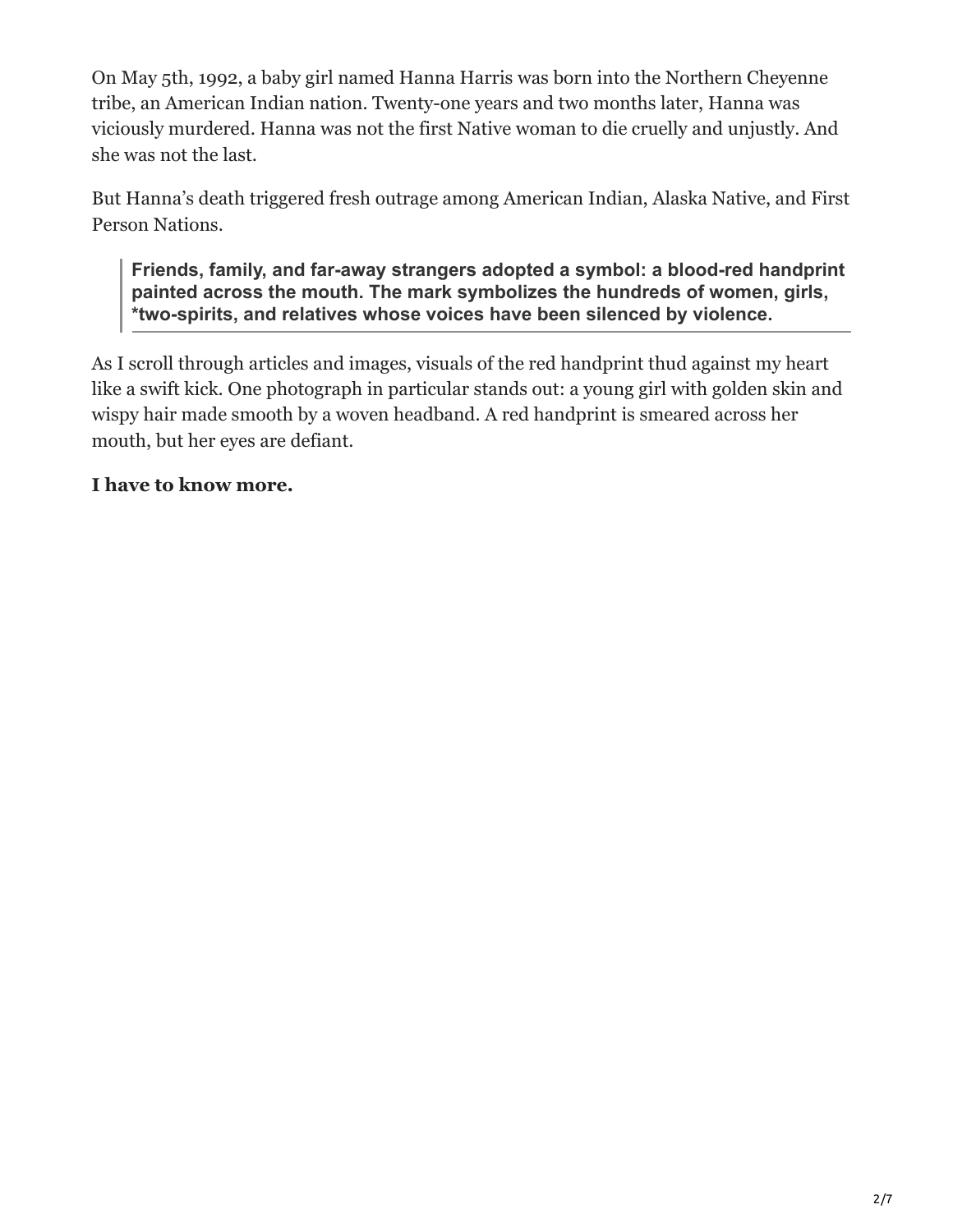

Nolan Streitberger's awareness portrait of his daughter Haley, a member of the Cowlitz tribe

The photographer, Nolan Streitberger, responds almost immediately to my message. *"Thank you so much for reaching out to me!"* 

#### **Then he tells me his story.**

"My wife is American Indian, as well as my daughter," shares Nolan. "Making her aware of this problem leads to hope that she won't be included in the vast MMIW statistics."

In 2019, six years after Hanna's life was stolen, artist and photographer Nolan Streitberger [photographed his eight-year-old daughter Haley](https://www.nolanstreitberger.com/blog/2019/11/6/642li1bggo0088lypnjy110mgreque) wearing the red handprint. Haley and her mother are members of southern Washington's Cowlitz tribe, making them part of a high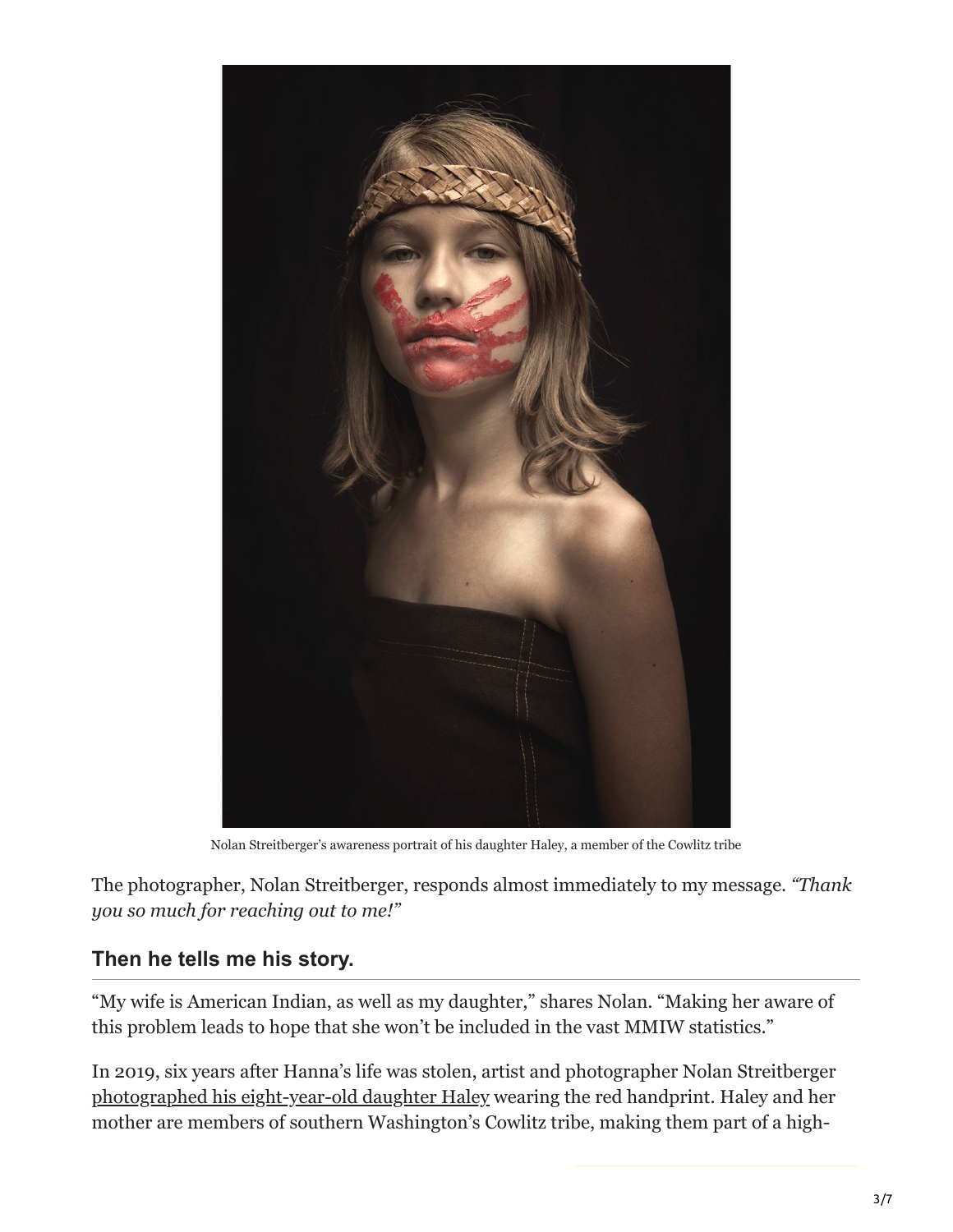risk community of Indigenous women and children whose **murder rate, according to the U.S.** Department of Justice, is more than ten times the national average.

*But the photo series wasn't all Nolan's idea.*



Nolan Streitberger

# **Haley was inspired to wear the red handprint by another Cowlitz girl, a young track and field champion named [Rosalie Fish.](https://www.runnersworld.com/runners-stories/a36052438/rosalie-fish-mmiw-activism-university-of-washington/)**

Only moments before competing for the state title, Rosalie painted her face with the handprint; *it would be too late for anyone to force her to remove the symbol.* Rosalie won her events, and she dedicated her medals to her stolen Native sisters.

**"Rosalie used her skills as a runner to raise awareness," explains Nolan, "so Haley and I chose to use** *our* **skills: me as a photographer and her as a model."**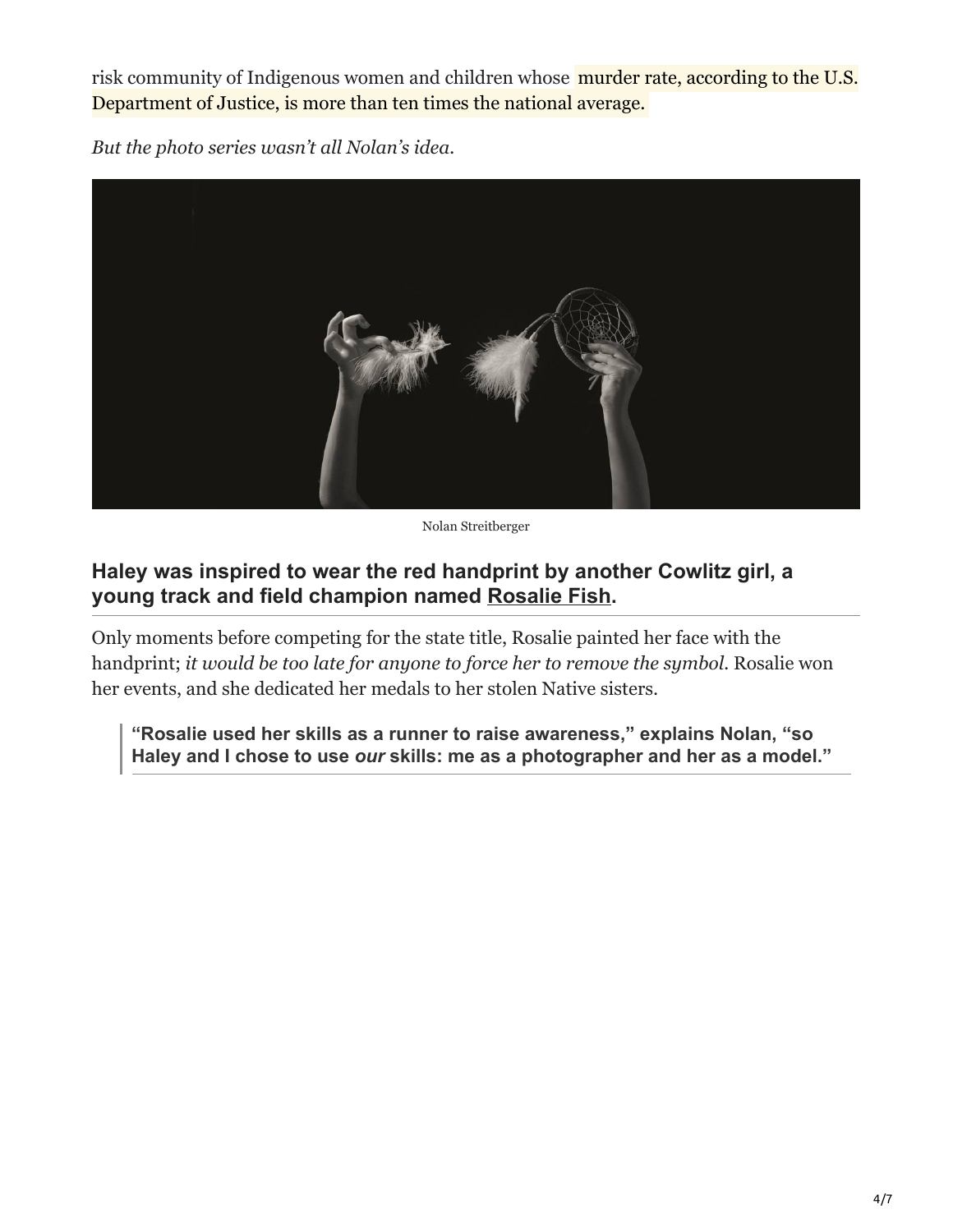

Left: Jordan Marie Brings Three White Horses Daniel photographed by Devin Whetstone | Right: Rosalie Fish photographed by Paul DeCoursey

Haley's inspiration, Rosalie, was herself inspired by another runner. Jordan Marie Brings [Three White Horses Daniel wore a red handprint and the letters "MMIW" when she ran th](https://www.runnersworld.com/runners-stories/a34418516/jordan-daniel-indigenous-women/)e [2019 Boston Marathon.](https://www.runnersworld.com/runners-stories/a27269729/mmiw-boston-marathon-advocacy-indigenous-women/) **At each mile marker, the Kul Wičasa Lakota runner offered a prayer for a missing or murdered Indigenous woman.**

"Within the United States, four out of five Native women are affected by violence," relates Nolan, "and homicide is the third leading cause of death among girls and women ages 10-24 years old. One out of three Native women have experienced sexual violence, and over 500 are missing or have been killed in the U.S. since 2016."



Nolan Streitberger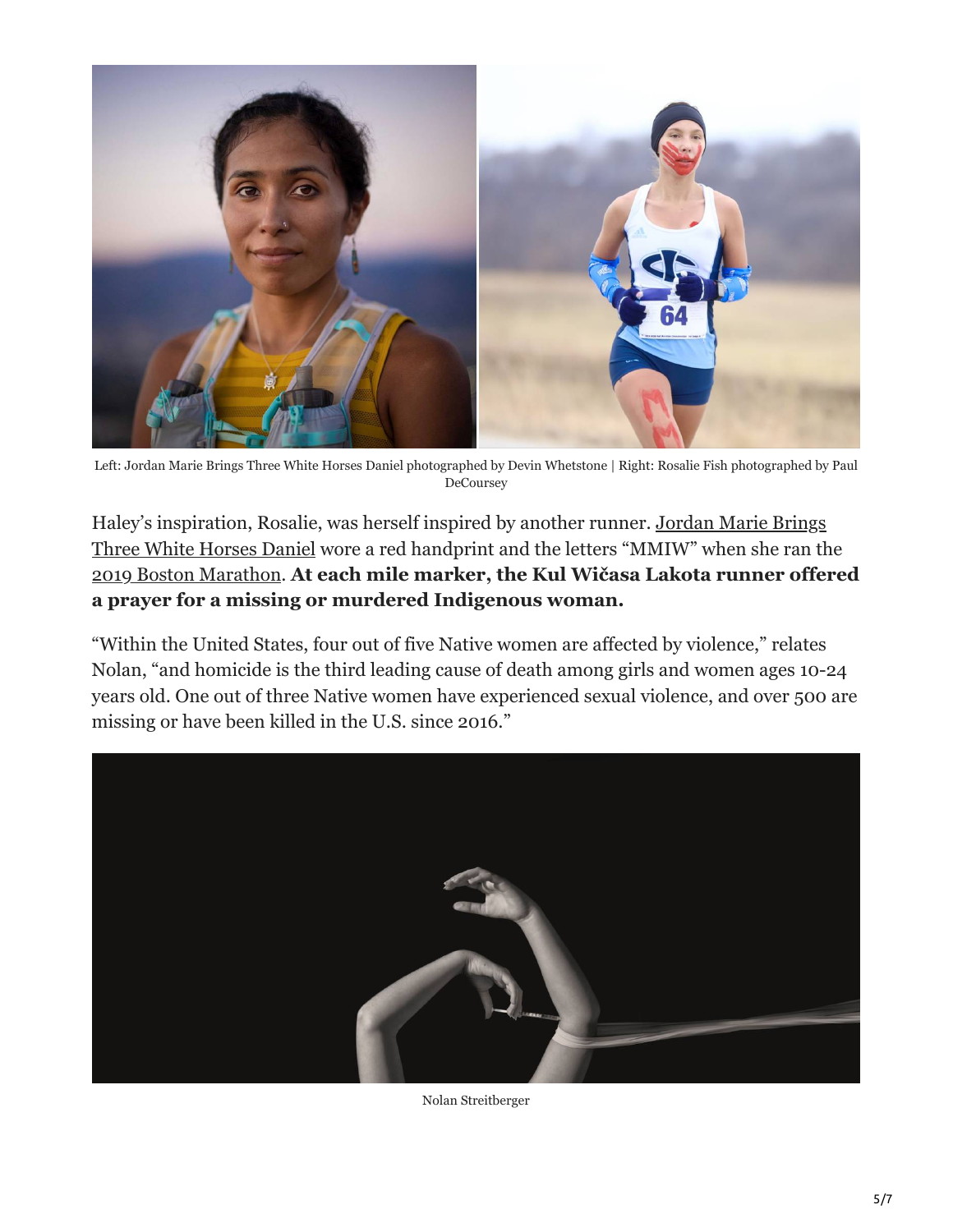On November 26, 2019, President Trump signed [Executive Order 13898](https://operationladyjustice.usdoj.gov/about/executive-order), which formed the Task Force on Missing and Murdered American Indians and Alaska Natives.

## **But awareness is still abysmally low.**

"We can drive down the street and recognize the homeless problems our communities are facing," Nolan says, "however, MMIW is a problem that is largely invisible."

Maybe *awareness* doesn't feel active enough to you. But for many social issues, awareness is the first step toward change.

**"These photographs are in the collections of actors and celebrities, successful business owners, and art collectors," Nolan shares. "Just knowing that the people who see these images are reminded of MMIW every time is a great feeling for us."**

Nolan explains that **law enforcement in many tribes is simply too small to manage brutally violent cases on their own, meaning many cases of missing and murdered Indigenous peoples are under-investigated and unsolved.** "If we bring light to this issue," he says, "maybe they can receive the funding and support they need." One by one, can we wring justice from each cold case?



Nolan Streitberger